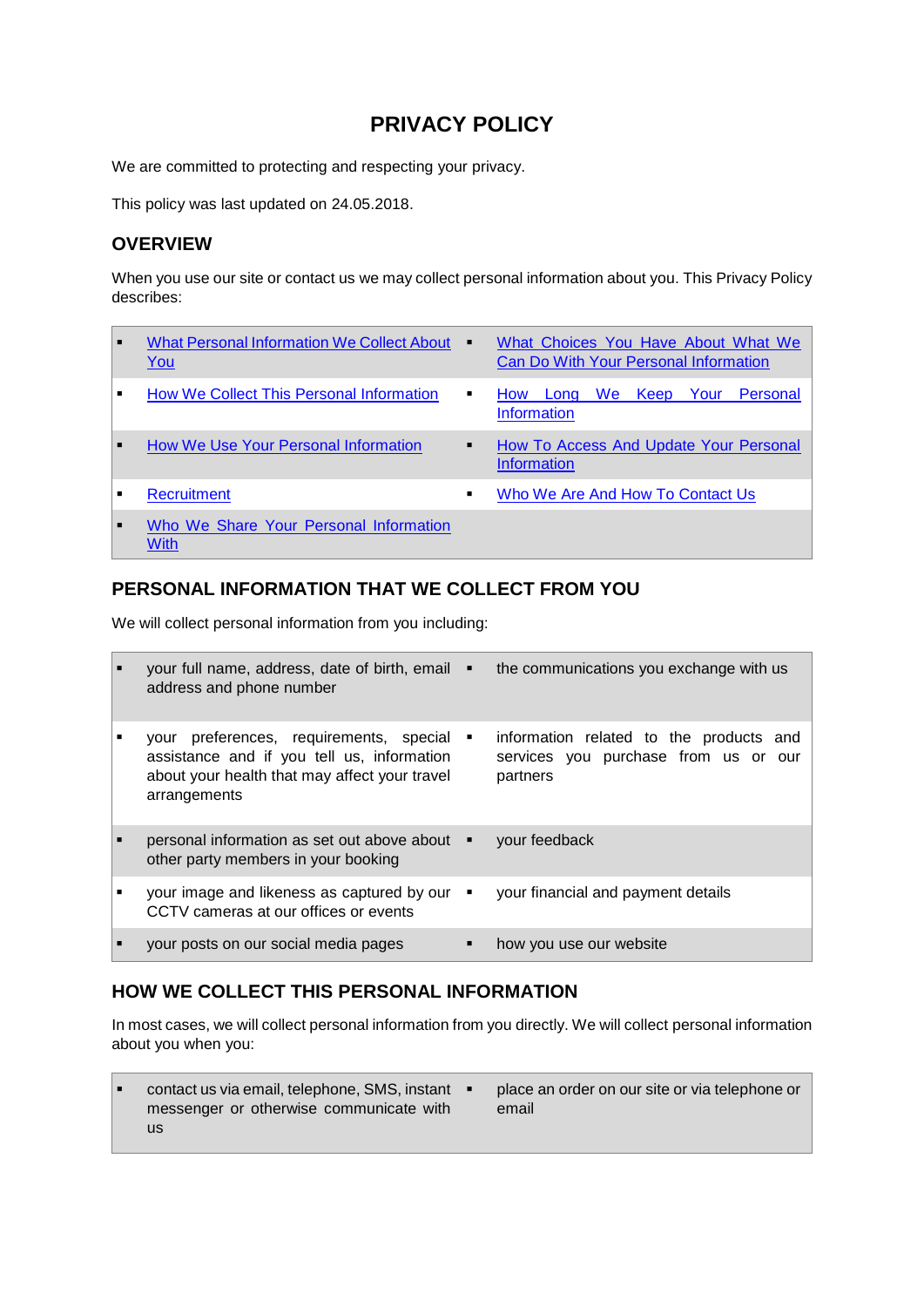| fill in forms on our site                                                                                                            | ٠ | interact with us on social media                                                                                                                         |
|--------------------------------------------------------------------------------------------------------------------------------------|---|----------------------------------------------------------------------------------------------------------------------------------------------------------|
| provide us with personal information about •<br>yourself in order for us to provide you with<br>the services that you have requested |   | where you have provided your personal<br>information to a third party and have opted-<br>in to other third parties, such as ourselves, to<br>contact you |
| you speak to one of our Event Team whilst .<br>at an event                                                                           |   | enter a competition, promotion or survey                                                                                                                 |
| you attend our offices or speak to one of our<br>staff                                                                               |   |                                                                                                                                                          |

# **PERSONAL INFORMATION WE RECEIVE FROM OTHER SOURCES**

Sometimes we work with third parties (including, for example, business partners, sub-contractors in technical, payment and delivery services, advertising networks, analytics providers, search information providers, credit reference agencies) who may provide us with personal information about you.

If you are a business customer, we may also collect information from other people within your business or your business contacts and from publicly available sources such as Companies House.

# **GROUP BOOKINGS AND LEAD BOOKERS**

We will collect personal information about all persons travelling within a group (1 or more people). If you are booking or making an enquiry on behalf of someone else you must have their consent to allow us to collect and use their personal information in the ways described in this Privacy Policy. As such you should draw their attention to this Privacy Policy prior to submitting their personal information.

# **SPECIAL CATEGORIES OF PERSONAL DATA**

To provide our products and services to you, we may need to collect information regarded as "Special Categories of Personal Data". We only collect this information where you have given your explicit consent or where it is necessary to meet your requirements. Where the Special Categories of Personal Data are relevant to the provision of goods and services (for example, food allergies), we will need to provide that information to our service providers (for example transport, hotels).

For example, you may provide us with Special Categories of Personal Data when you inform us of:

| a specific medical condition         | specific dietary requirements |
|--------------------------------------|-------------------------------|
| a requirement for special assistance | your passport information     |

If you provide us with any Special Categories of Personal Data you explicitly agree that we may collect and use it in order to provide our products and services and in accordance with this Privacy Policy.

If you do not allow us to process any Special Categories of Personal Data, this may mean we are unable to provide all or parts of the services you have requested from us. In such circumstances you will not be entitled to cancel or obtain a refund of any price you have paid.

# <span id="page-1-0"></span>**HOW DO WE USE YOUR PERSONAL INFORMATION**

We use personal information held about you to: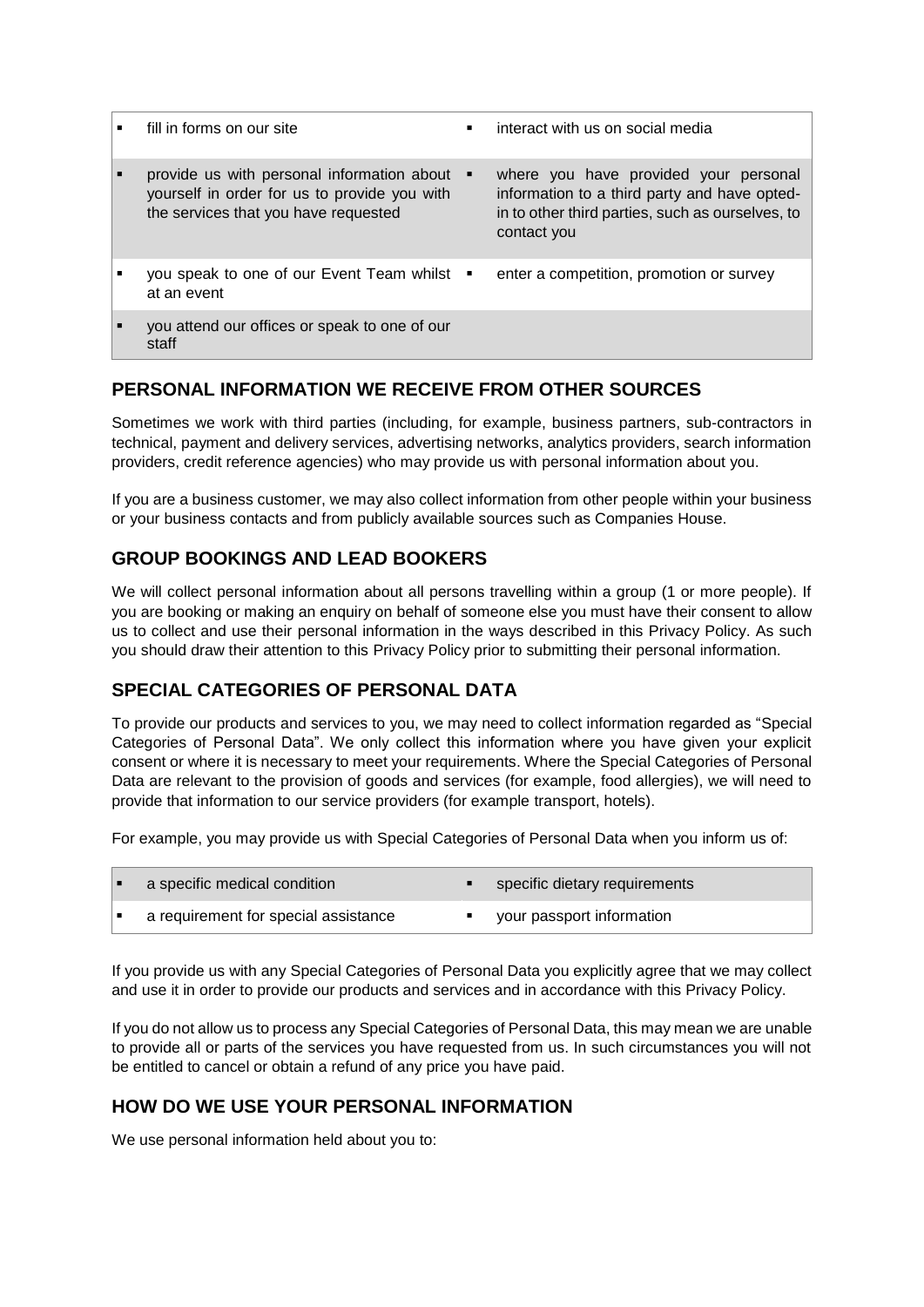- carry out our obligations arising from any contracts entered into between you and us and to provide you with the information, products and services that you request from us
- communicate with you and manage our relationship
- personalise and improve your customer experience
- provide you, or permit selected third parties to provide you, with information about goods or services we feel may interest you
	- existing customers: we will only contact you by electronic means (email or SMS) with information about goods and services similar to those which were the subject of a previous sale to you or where you have consented to this
	- *new customers:* where you permit selected third parties to use your data, we (or they) will contact you by electronic means (email or SMS) only if you have consented to this. If you do not want us to use your data in this way, or to pass your details on to third parties for marketing purposes, please leave blank the relevant box situated on the form on which we collect your data
- ensure that content from our site is presented in the most effective manner for you and for your computer
- administer our site and for internal operations, including troubleshooting, data analysis, testing, research, security, site improvements, statistical and survey purposes
- measure or understand the effectiveness of advertising we serve to you and others, and to deliver relevant advertising to you
- notify you about changes to our service
- We operate CCTV for the following purposes:
	- health and safety of our employees, and other members of the public
	- prevention and detection of crime and anti-social behaviour

# <span id="page-2-0"></span>**RECRUITMENT**

# **JOB APPLICANTS, CURRENT AND FORMER EMPLOYEES**

If you have any queries about the process or how we handle your information please contact us at recruitment@mikeburton.com.

# **WHAT WILL WE DO WITH THE INFORMATION YOU PROVIDE TO US AS PART OF OUR RECRUITMENT PROCESS?**

All of the information you provide during the process will only be used for the purpose of progressing your application, or to fulfil legal or regulatory requirements if necessary.

We will not share any of the information you provide during the recruitment process with any third parties for marketing purposes. The information you provide will be held securely by us and/or our data processors whether the information is in electronic or physical format.

We will use the contact details you provide to us to contact you to progress your application. We will use the other information you provide to assess your suitability for the role you have applied for.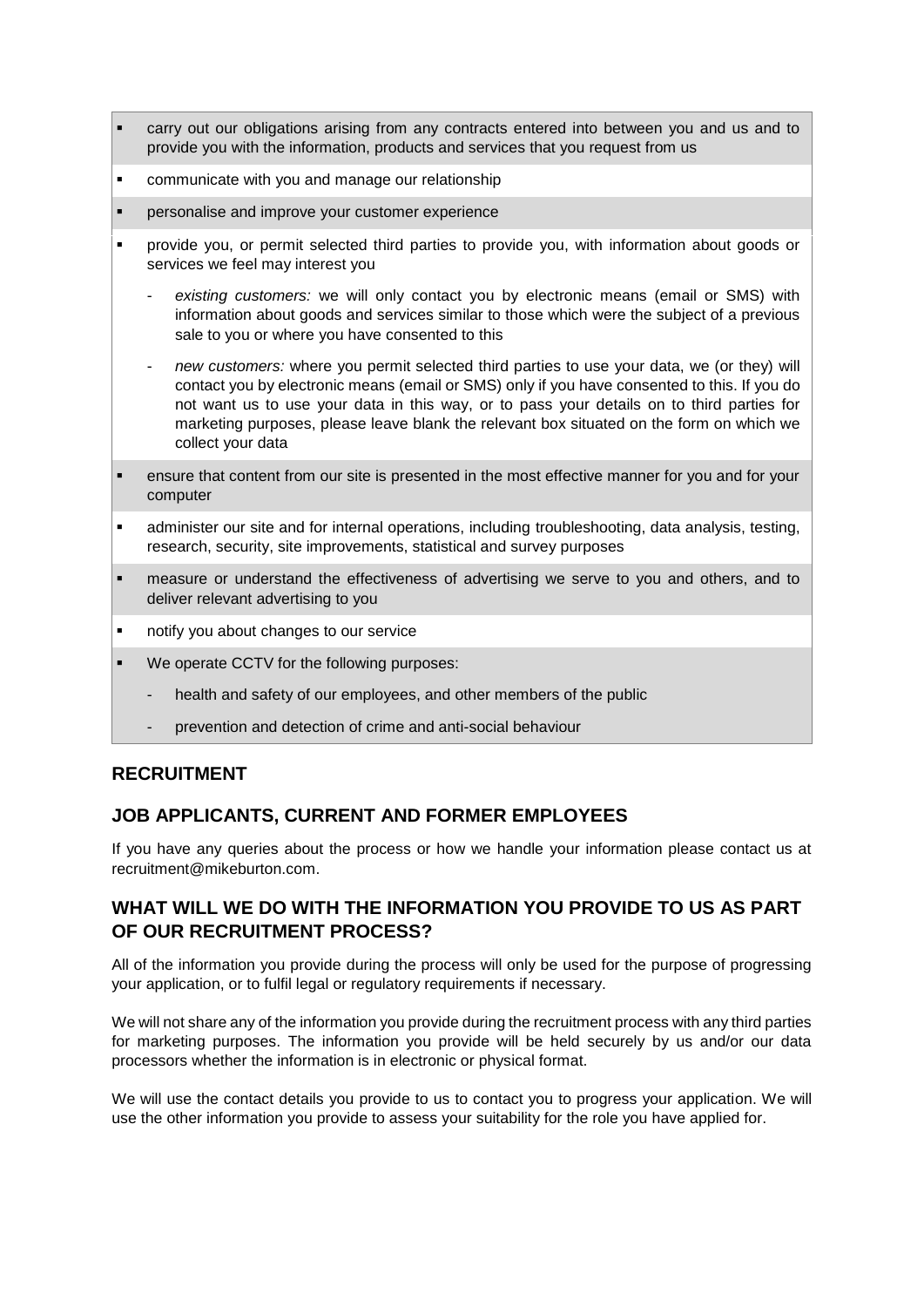# **WHAT INFORMATION DO WE ASK FOR AND WHY?**

We do not collect more information than we need to fulfil our stated purposes and will not retain it for longer than is necessary.

The information we ask for is used to assess your suitability for employment. You do not have to provide what we ask for but it might affect your application if you don't.

We will collect the following information up to and including the shortlisting stage of the recruitment process:

- Proof of your identity you will be asked to attend our office with original documents, we will take copies.
- **•** Proof of your qualifications you will be asked to attend our office with original documents, we will take copies.
- You will be asked to complete a criminal records declaration to declare any unspent convictions.
- We will provide your email address to the Government Recruitment Service who will contact you to complete an application for a Basic Criminal Record check via the Disclosure and Barring Service, or Access NI, which will verify your declaration of unspent convictions.
- We will contact your referees, using the details you provide in your application, directly to obtain references.
- We will also ask you to complete a questionnaire about your health. This is to establish your fitness to work. This is done through a data processor (please see below).

If we make a final offer, we will also ask you for the following:

- Bank details to process salary payments
- **Emergency contact details so we know who to contact in case you have an emergency at** work
- **■** Membership of a Civil Service Pension scheme so we can send you a questionnaire to determine whether you are eligible to re-join your previous scheme.

# **APPLICATION STAGE**

We will ask you for your personal details including name and contact details. We will also ask you about your previous experience, education, referees and for answers to questions relevant to the role you have applied for. Our recruitment team will have access to all of this information.

You will also be asked to provide equal opportunities information. This is not mandatory information – if you do not provide it, it will not affect your application. This information will not be made available to any staff outside of our recruitment team, including hiring managers, in a way which can identify you. Any information you do provide, will be used only to produce and monitor equal opportunities statistics.

# **SHORTLISTING**

Our Human Resources team shortlist applications for interview. They will not be provided with your name or contact details or with your equal opportunities information if you have provided it.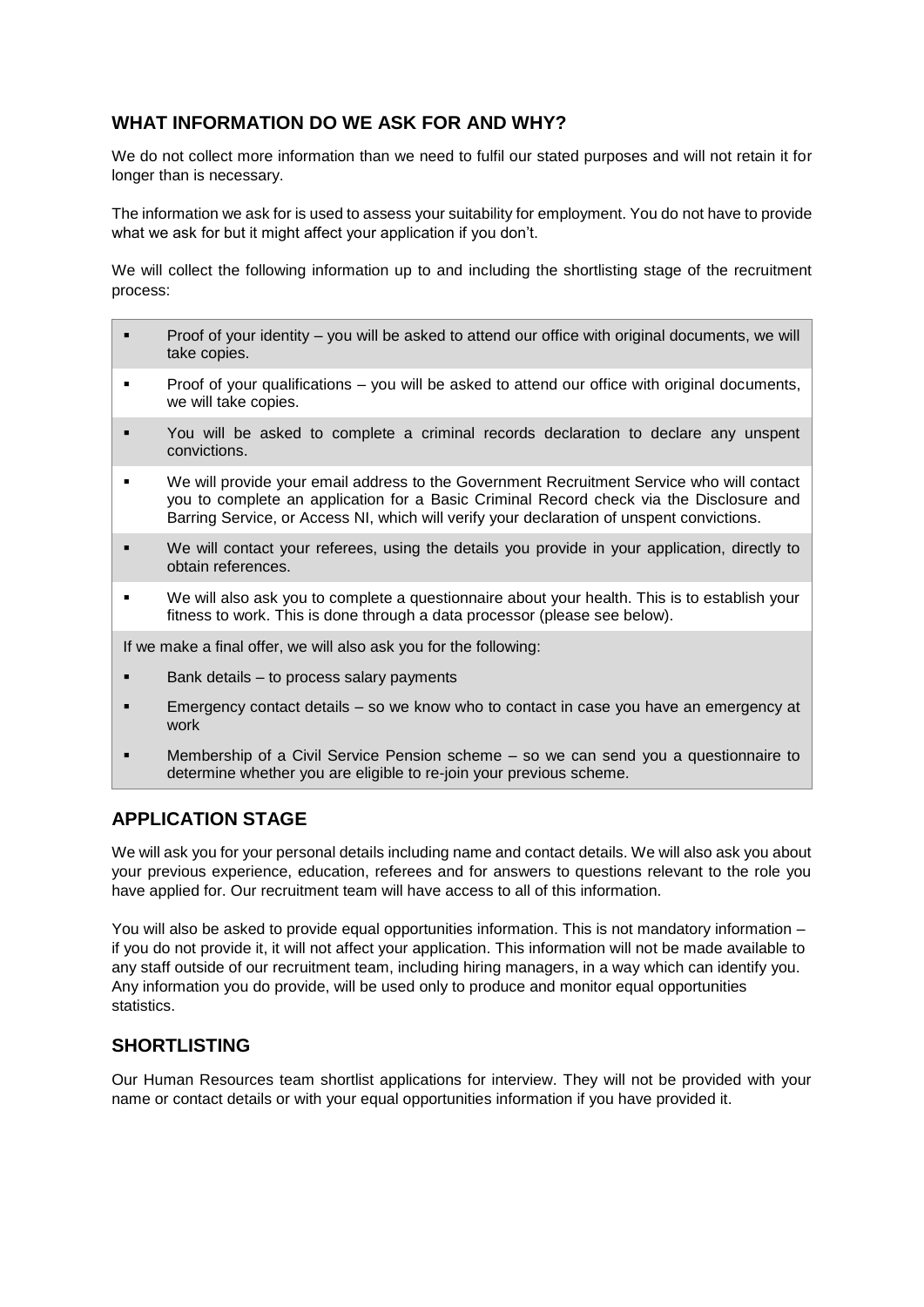# **ASSESSMENTS**

We might ask you to participate in assessment days; complete tests or occupational personality profile questionnaires; and/or to attend an interview – or a combination of these. Information will be generated by you and by us. For example, you might complete a written test or we might take interview notes. This information is held by us.

If you are unsuccessful following assessment for the position you have applied for, we may ask if you would like your details to be retained in our talent pool for a period of six months. If you say yes, we would proactively contact you should any further suitable vacancies arise.

# **CONDITIONAL OFFER**

If we make a conditional offer of employment we will ask you for information so that we can carry out pre-employment checks. You must successfully complete pre-employment checks to progress to a final offer. We are required to confirm the identity of our staff, their right to work in the United Kingdom and seek assurance as to their trustworthiness, integrity and reliability.

# **USE OF DATA PROCESSORS**

Data processors are third parties who provide elements of our recruitment service for us. We have contracts in place with our data processors. This means that they cannot do anything with your personal information unless we have instructed them to do it. They will not share your personal information with any organisation apart from us. They will hold it securely and retain it for the period we instruct.

# **MOORE PAY SERVICES**

If you are employed by the Mike Burton Group, relevant details about you will be provided to Moore Pay Services who provide payroll services to the Mike Burton Group. This will include your name, bank details, address, date of birth, National Insurance number and salary.

# **PENSION SCHEME**

Your details will be provided to Scottish Widows who are the administrators of the Mike Burton Group pension scheme. You will be auto-enrolled into the pension scheme and details provided to Scottish Widows will be your name, date of birth, National Insurance number and salary. Your bank details will not be passed to Scottish Widows at this time.

# **RECRUITMENT AGENCIES**

For some vacancies, we sometimes advertise through recruitment agencies. These recruitment agencies will collect the application information and might ask you to complete a work preference questionnaire which is used to assess your suitability for the role you have applied for, the results of which are assessed by recruiters. Information collected by recruitment agencies will be retained for 12 months following the closure of the campaign.

# **HOW LONG IS THE INFORMATION RETAINED FOR**

If you are successful, the information you provide during the application process will be retained by us as part of your employee file for the duration of your employment plus 6 years following the end of your employment. This includes your criminal records declaration, fitness to work, records of any security checks and references.

If you are unsuccessful at any stage of the process, the information you have provided until that point will be retained for 6 months from the closure of the campaign, or if you request us to do so we will retain your information for a longer period.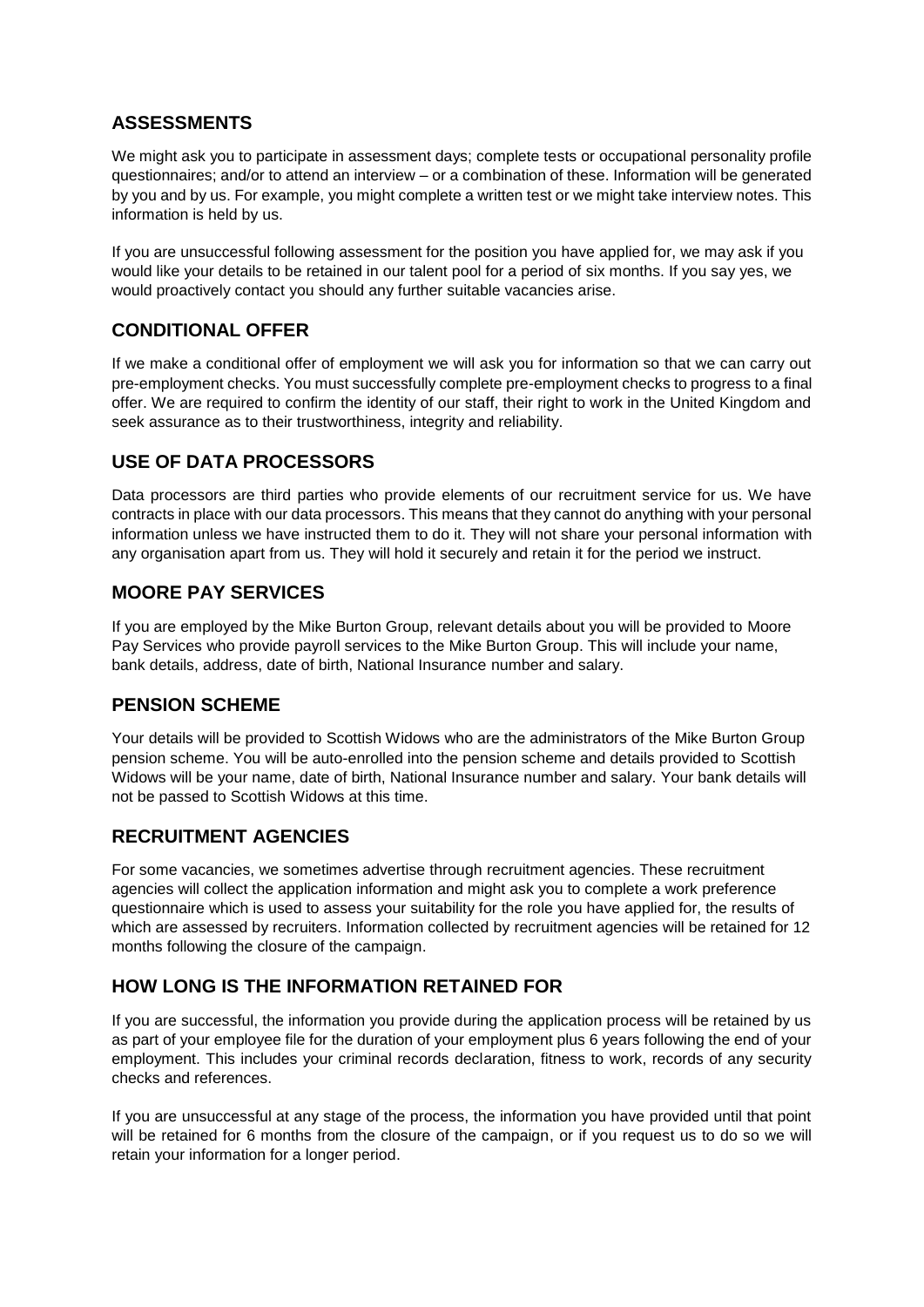Information generated throughout the assessment process, for example interview notes, is retained by us for 6 months following the closure of the campaign.

Equal opportunities information is retained for 6 months following the closure of the campaign whether you are successful or not.

### **HOW WE MAKE DECISIONS ABOUT RECRUITMENT**

Final recruitment decisions are made by hiring managers and members of our Human Resources team. All of the information gathered during the application process is taken into account.

You are able to ask about decisions made about your application by speaking to your contact within our recruitment team or by emailing recruitment@mikeburton.com.

### **WORK EXPERIENCE**

From time to time we are able to offer opportunities for people to come and work with us to gain work experience. We accept applications from individuals who think they could benefit from working with us.

Applications should be sent directly to us. Once we have considered your application, if we are interested in speaking to you further, we'll contact you using the details you provided.

We might ask you to provide more information about your skills and experience or invite you to an interview.

If we do not have any suitable work at the time, we will let you know but we might ask you if you would like us to retain your application so that we can proactively contact you about possible opportunities in the future. If you say yes, we will keep your application for 6 months.

Also you will be expected to adhere to a confidentiality agreement and code of conduct.

### <span id="page-5-0"></span>**WHO WE SHARE YOUR PERSONAL INFORMATION WITH**

Your personal information may be shared with other companies in our Group, Mike Burton Travel Limited, Mike Burton Corporate Hospitality Limited or any other subsidiary companies we have from time to time.

We will share your personal information with the following categories of third parties:

| $\blacksquare$            | <b>Governing Bodies and Event Organisers</b>                                                                      | <b>Regulatory Bodies</b>               |
|---------------------------|-------------------------------------------------------------------------------------------------------------------|----------------------------------------|
|                           | Service and<br>– Accommodation<br>Travel<br>Providers Involved in Meeting<br><b>Provid</b><br><b>Requirements</b> | <b>Credit and Debit Card Companies</b> |
| $\mathbf{H}^{\text{max}}$ | <b>Providers of Third Party Services</b>                                                                          | <b>Digital Marketing Tools</b>         |

### <span id="page-5-1"></span>**GOVERNING BODIES AND EVENT ORGANISERS**

If you have purchased services from us we will need to give your personal information to the governing bodies or event organisers to provide you with the products and services you requested. This will be dependent on which product and service you purchase but may include: the RFU, Sports Travel and Hospitality Limited, Sports Travel and Hospitality Group Limited, The All England Lawn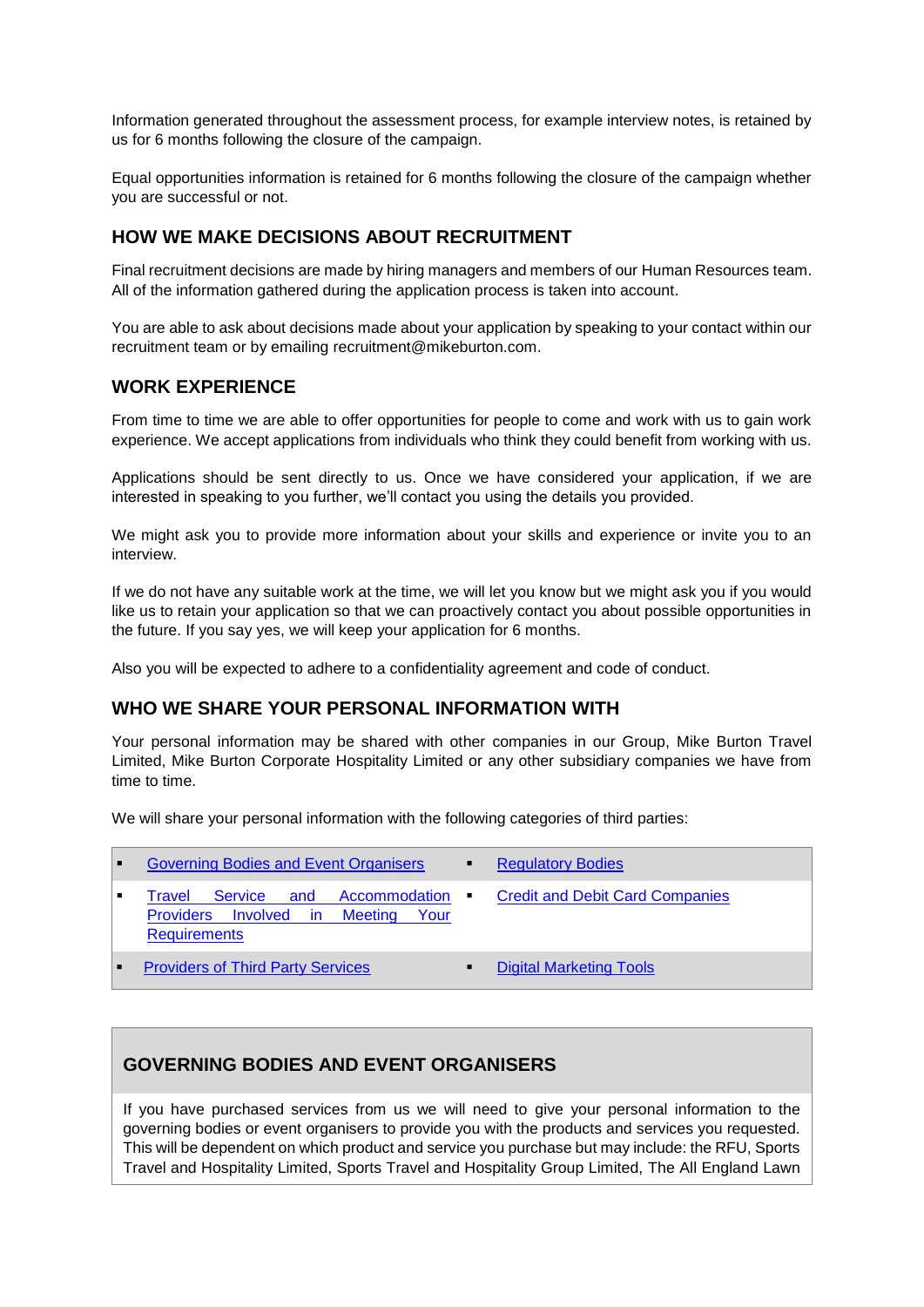Tennis Club, any host unions, organising committees or other providers of hospitality products that we may sell to you. This is primarily for ticket and event management purposes.

### <span id="page-6-0"></span>**TRAVEL SERVICE AND ACCOMMODATION PROVIDERS INVOLVED IN MEETING YOUR REQUIREMENTS**

All of the travel and accommodation services in our products and services are provided by third parties. We will pass your personal information to these providers solely for the purpose of providing you with the services which you have purchased. We will need to do this to provide you with the goods and services you have purchased.

If you sign up to marketing communications directly with any travel service or accommodation provider whilst using their services, then their use of your personal information shall be subject to their privacy policies. These are normally accessible on the providers website under 'privacy policy', often found in the footer of the website. If you have provided your consent to them and wish to withdraw, you should contact them directly.

# <span id="page-6-1"></span>**PROVIDERS OF THIRD PARTY SERVICES**

We use a variety of third party service providers when delivering our products and services to you. These third parties will include venues, caterers and others (each a "Third Party Provider"). Where an element of the services that you have purchased from us include services delivered by a Third Party Provider we may be required to provide that Third Party Provider with your personal information. We will only pass your personal information to the Third Party Provider to the extent required to provide the services to you and ask them only to act in accordance with this Privacy Policy and or our agreements with them.

# **TO PROVIDE OUR SERVICES TO YOU**

To operate our business we use a variety of systems and services, these include sales management systems, email management and marketing services, booking systems and client management tools. We use these systems so that our business can operate smoothly and efficiently. Where required we will enter your personal information into these systems and services so as to be able to provide you with the services and products that you have purchased and to manage your information as a customer or as someone who wishes to receive marketing communications from us. Some of these systems and services are operated by third parties, who operate them on our behalf and who will act only in accordance with this Privacy Policy and our agreements with them.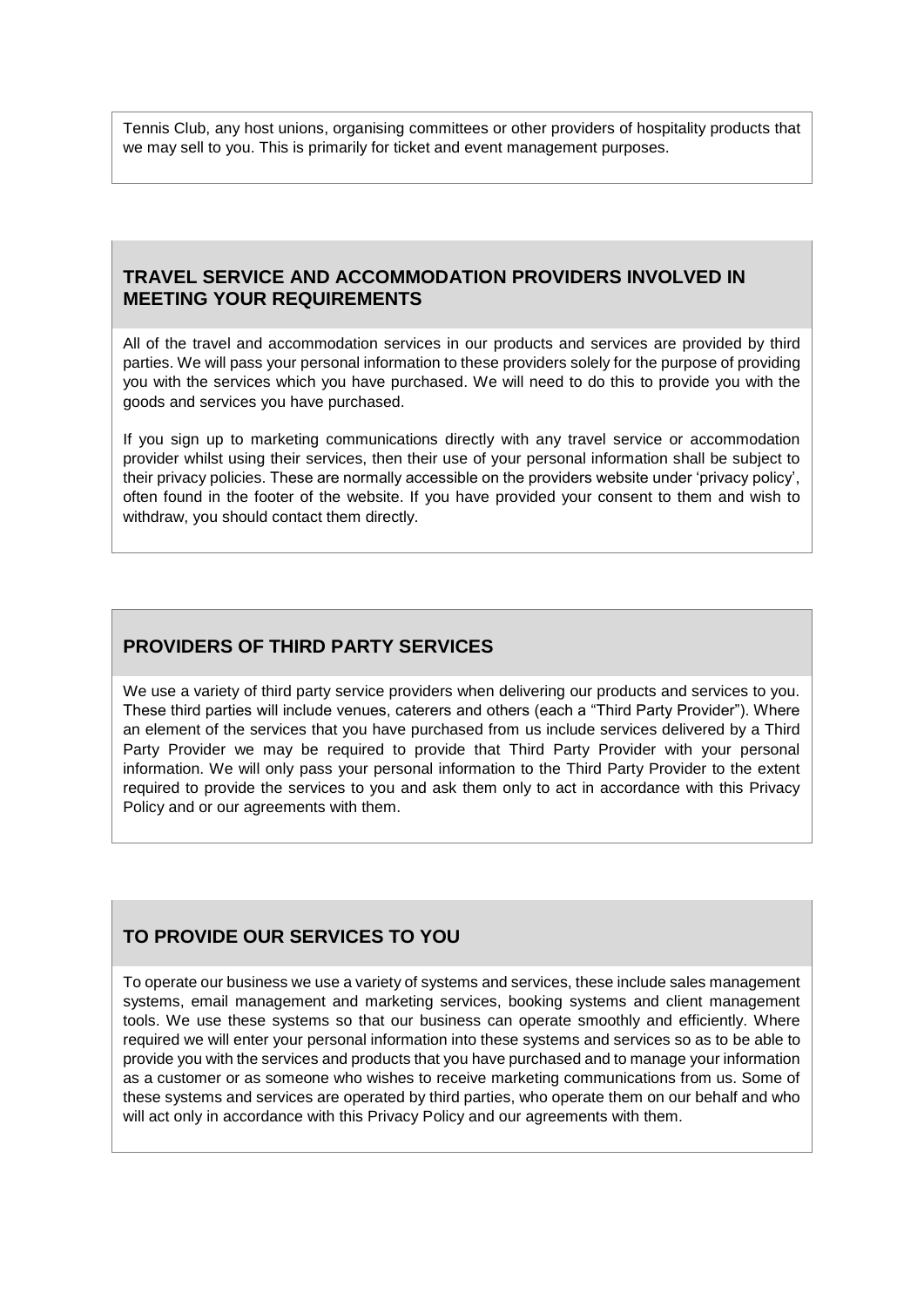# <span id="page-7-1"></span>**CREDIT AND DEBIT CARD COMPANIES**

When processing a transaction for the purchase of services we will need to send your personal information to credit and debit card companies as well as our payment processing provider, Secure Trading. In these instances your personal information will only be used to complete the purchase of the services that you have requested from us and/or for the prevention and detection of fraud and crime.

# <span id="page-7-0"></span>**REGULATORY BODIES**

We operate within the travel industry and are regulated by ABTA. Should ABTA or any other regulatory body require us to provide your personal information to them for any reason then we shall be obliged to do so. We will only provide them with the personal information that they request for the purposes they require.

# <span id="page-7-2"></span>**DIGITAL MARKETING TOOLS**

### *Facebook Advertising*

We use a number of Facebook business services including conversions tracking and custom audiences. You can find more information on how Facebook processes and uses data, and information on settings you can use to protect your privacy by accessing Facebook's privacy policy statement at www.facebook.com/privacy/explanation.

You may refuse to permit Facebook and its partners to place ads and can review and change settings at: [www.facebook.com/ads/website\\_custom\\_audiences/](http://www.facebook.com/ads/website_custom_audiences/)

### *Google Analytics and other Google Services*

We use a number of Google services including analytics, adwords and tag manager. You can find out more information on these services together with information on Google's data privacy policy at: [www.google.com/policies/technologies/ads](http://www.google.com/policies/technologies/ads)

### *Google Analytics*

We use Google Analytics to collect information about how users use this site. Google Analytics collects information such as how often users visit this site, what pages they visit and what other sites they used prior to coming to this site. We use the information we get from Google Analytics only to improve this site. Google Analytics collects only the IP address assigned to you on the date you visit this site, rather than your name or other identifying information.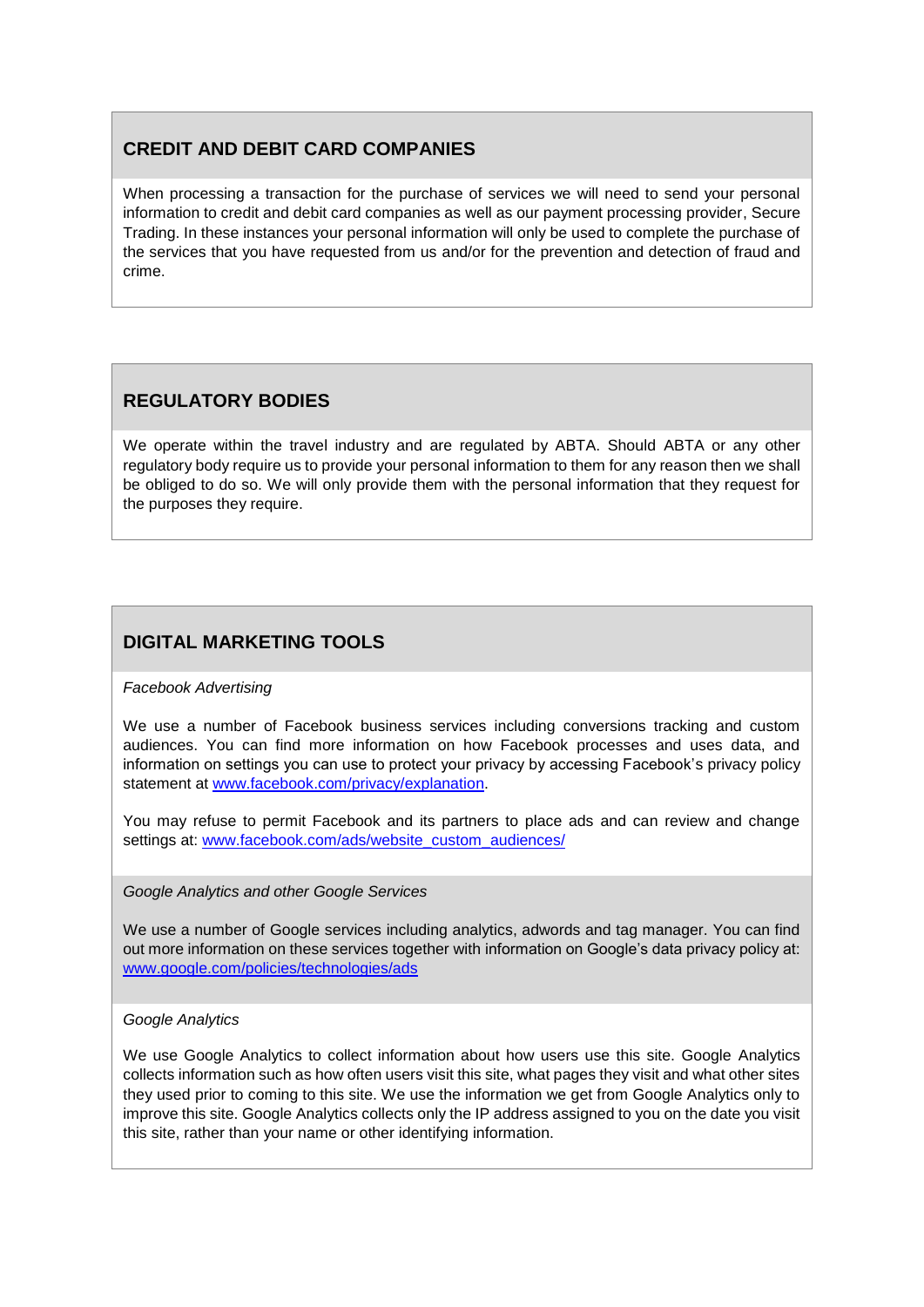Google's ability to use and share information collected by Google Analytics about your visits to this site is restricted by the Google Analytics Terms of Use at: <https://www.google.com/analytics/terms/us.html> and the Google Privacy Policy at [http://www.google.com/policies/privacy/.](http://www.google.com/policies/privacy/) You can prevent Google Analytics from recognizing you on return visits to this site by disabling cookies on your browser.

#### *Google Adwords*

Google Adwords Conversion Tracking helps us determine how many people who clicked on our Google Ads end up contacting us through the website. This tracking cookie is set on your browser only when you click on a Google Ad and these cookies help us increase the website's effectiveness for our visitors. These cookies do not contain information that can identify you personally. Please refer to the Google Advertising Privacy Notice for more information about Google Conversion Tracking and the ability to opt out here: [http://www.google.com/ads/preferences/.](http://www.google.com/ads/preferences/)

#### *Google AdWords Remarketing*

Google AdWords Remarketing helps us to advertise our products and services across the Internet, in particular on the Google Display Network. Google AdWords Remarketing will display ads to you based on what parts of the site you have viewed by placing a cookie on your web browser. This cookie does not in any way identify you or give access to your computer or mobile device. The cookie is used to indicate to other websites that "This person visited a particular page, so show them ads relating to that page." Google AdWords Remarketing allows us to tailor our marketing to better suit your needs and only display ads that are relevant to you.

These cookies expire within 30 days and do not contain information that can identify you personally. Please refer to the Google Advertising Privacy Notice for more information about Google Conversion Tracking and the ability to opt out here: [https://www.google.com/policies/technologies/ads/.](https://www.google.com/policies/technologies/ads/)

#### *Dotmailer*

To send our newsletters, e-mails and service messages we use dotmailer's services. More information on dotmailer can be found at [https://www.dotmailer.com/terms/privacy-policy/.](https://www.dotmailer.com/terms/privacy-policy/) Whilst subscription to our newsletter is voluntary and you can elect not to receive these, we may still use dotmailer to contact you with service emails in order for us to fulfil our contract with you (for example collection of Advanced Passenger Information, or notifying you of a service message).

Our partners and service providers have their own privacy policies and terms of use over which we have no control. Whilst we carefully select these partners, we have no responsibility or liability for their privacy policies, terms of use or the way they process your personal information except as we set out in our agreements with them. Please ensure that you review the relevant privacy policies and terms of use of these partners prior to purchasing their goods or services, using their websites, apps or services or providing any personal information to them.

We may share your personal information with carefully selected third parties, including:

- Our business partners, suppliers, professional advisors and sub-contractors in order to carry out the services under any contract we enter into with them or you;
- Any member of our group, which means our subsidiaries, our ultimate holding company and its subsidiaries, as defined in section 1159 of the UK Companies Act 2006;
- Our site providers who need to see your personal information in order to keep our site up and running; and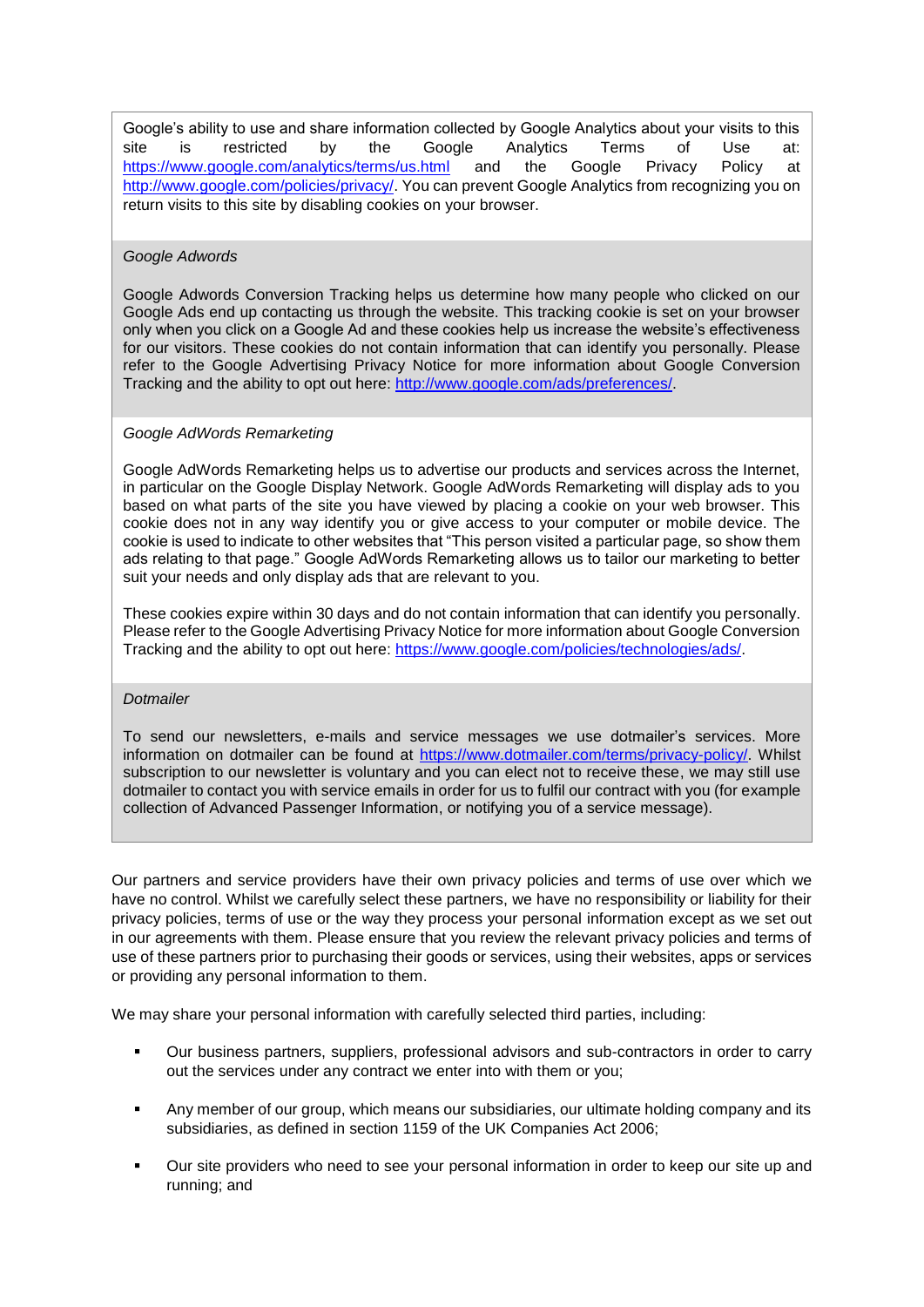Analytics and search engine providers that assist us in improving your use of our site.

We may disclose your personal information:

- To regulatory and professional bodies and law enforcement authorities;
- If we sell our business in which case the personal information that we hold will be part of the transferred assets; and
- If we are required by law, or in order to enforce or apply our terms of use. This includes exchanging information with other organisations for the purposes of fraud protection and credit risk reduction.

### <span id="page-9-0"></span>**OUR MARKETING**

We may provide you with information about products, services, special offers, and other news where we feel these may interest you.

Depending on what contact information you have given to us, we may contact you by email, post or phone. We will only do this where you have consented to receiving such information from us or there is another lawful basis on which we are able to contact you.

We use third party systems and services to assist in sending marketing communications to you. Where we do send you marketing communications using third party systems and services, we will ensure that they only use your personal information for that purpose.

You can opt out of such marketing at any time and if you wish to do so, please email us at marketing@mikeburton.com.

# **COOKIES AND OTHER TECHNOLOGY ON OUR SITE**

Our site uses cookies to distinguish you from other users of our site. This helps us to provide you with a good experience when you browse our site and also allows us to improve our site. For detailed information on the cookies we use and the purposes for which we use them see our [Cookie Policy.](https://www.mikeburton.com/privacy-policy/cookie-policy/)

With regard to each of your visits to our site we will automatically collect the following information:

| <b>Technical</b>                                                                                                                                                                                                                                  | <b>About Your Visit</b>                                                                                                                                                                                                                                                                                                                                                              |
|---------------------------------------------------------------------------------------------------------------------------------------------------------------------------------------------------------------------------------------------------|--------------------------------------------------------------------------------------------------------------------------------------------------------------------------------------------------------------------------------------------------------------------------------------------------------------------------------------------------------------------------------------|
| Including the Internet Protocol (IP) address used<br>to connect your computer to the Internet, your<br>login information, browser type and version, time<br>zone setting, browser plug-in types and versions<br>and operating system and platform | Including the full Uniform Resource Locators<br>(URL), clickstream to, through and from our site<br>(including date and time), products you viewed<br>or searched for, page response times, download<br>errors, length of visits to certain pages, page<br>interaction information (such as scrolling, clicks,<br>and mouse-overs), and methods used to browse<br>away from the page |

# **WHERE WE STORE YOUR PERSONAL INFORMATION**

The personal information that we collect from you may be transferred to, processed and stored outside the European Economic Area ("EEA"). It may also be handled by staff working outside the EEA for us or for one of our suppliers.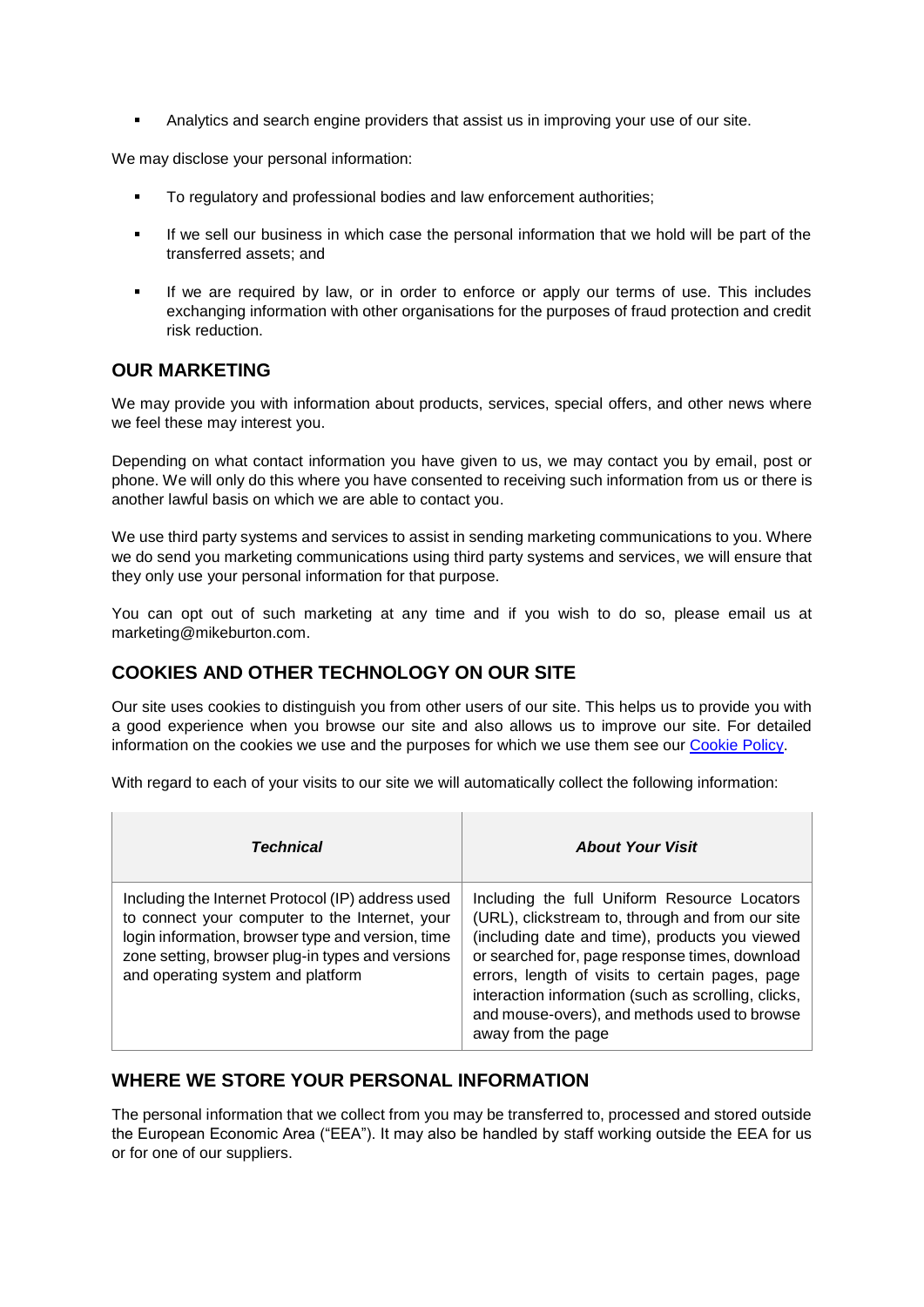We are committed to ensuring that our suppliers have appropriate technical, administrative and physical procedures in place to ensure that your personal information is protected against loss or misuse. All information you provide to us is stored on our secure servers or on secure servers operated by a third party.

Some of the organisations to which we may disclose your personal information are situated outside of the EEA. In order to provide you with the products and services you require, we may need to transfer your personal information to these countries some of which do not have laws that protect privacy rights as extensively as in the United Kingdom. If we do transfer your personal information to other territories, we will take proper steps to ensure that your personal information is protected in accordance with this Privacy Policy.

Unfortunately, the transmission of personal information via the internet is not completely secure. Although we will do our best to protect your personal information, we cannot guarantee the security of your data transmitted to our site and any transmission is at your own risk. Once we have received your personal information, we will use strict procedures and security features to try to prevent unauthorised access.

# <span id="page-10-0"></span>**HOW LONG DO WE KEEP YOUR PERSONAL INFORMATION**

| In summary, personal information used for the purposes of: |                              |                                                                                                                                             |  |
|------------------------------------------------------------|------------------------------|---------------------------------------------------------------------------------------------------------------------------------------------|--|
| ٠                                                          | Marketing                    | shall be retained as long as the relevant consent or basis for<br>processing remains valid or until it is withdrawn, whichever is<br>sooner |  |
|                                                            | Contract                     | shall be retained for the duration of the contract and for a<br>minimum period of 7 years after                                             |  |
|                                                            | <b>Customer Relationship</b> | shall be retained as long as you remain an active customer of<br>ours                                                                       |  |
|                                                            | Audit                        | shall be retained for as long as necessary to demonstrate<br>compliance with all applicable laws and regulations                            |  |
|                                                            | CCTV footage                 | shall be retained for 30 days                                                                                                               |  |

We will keep personal information in line with our retention policy.

Personal information will be retained in a secure environment and access to it will be restricted according to the 'need to know' principle.

# <span id="page-10-1"></span>**ACCESS TO PERSONAL INFORMATION**

The General Data Protection Regulation (the GDPR) gives you the right to access personal information held about you. Your right of access can be exercised in accordance with the GDPR.

If you wish to request access to your personal information you may do so by emailing [marketing@mikeburton.com](mailto:marketing@mikeburton.com) or writing to Mike Burton Group, Carter Court, 8 Davy Way, Quedgeley, Gloucester, GL2 2DE. To ensure the security of your personal information we may ask you to verify your identity, including providing identification and other documentation where we deem it necessary.